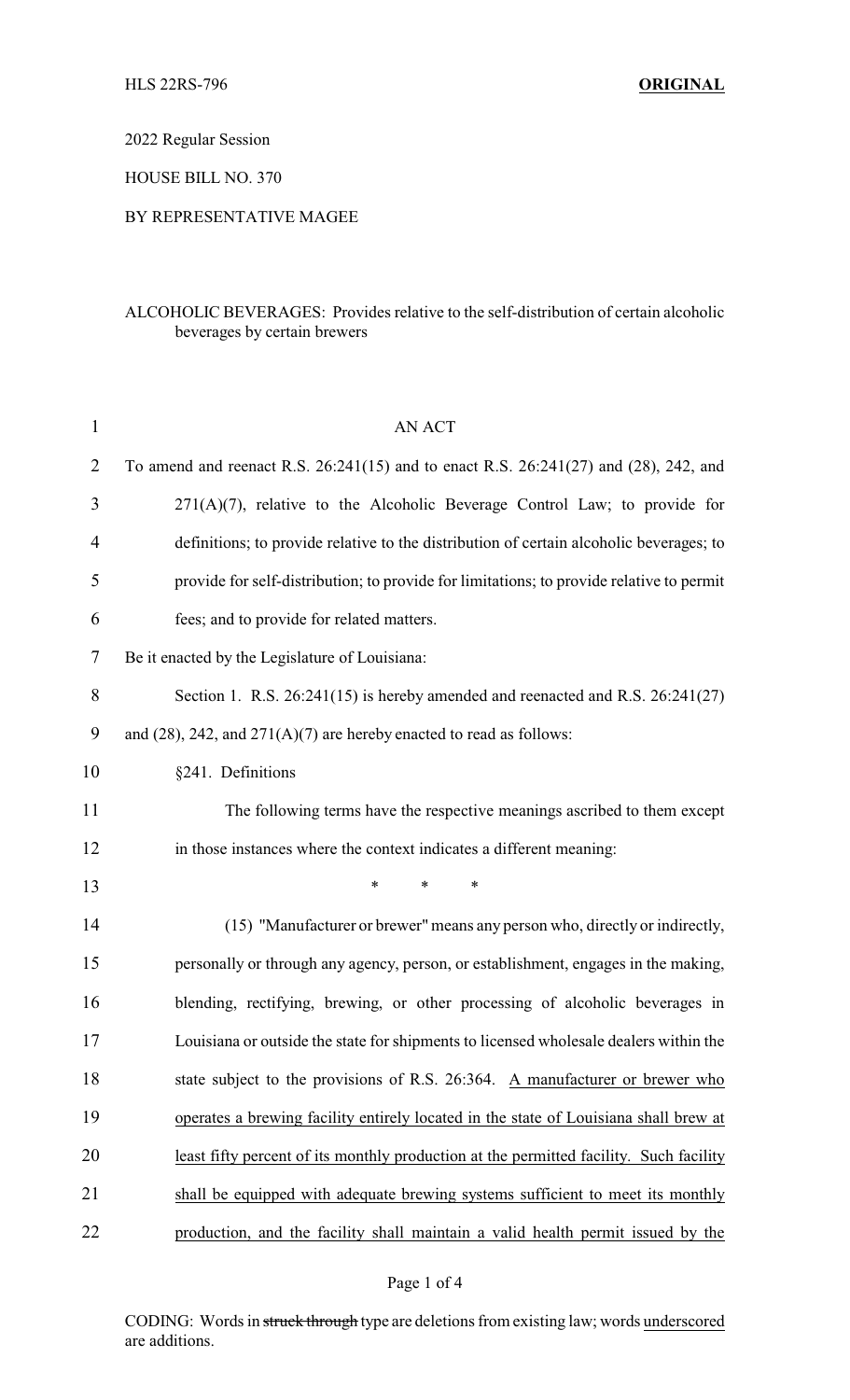| $\mathbf{1}$   | Louisiana Department of Health. A manufacturer or brewer who operates a brewing         |
|----------------|-----------------------------------------------------------------------------------------|
| $\overline{2}$ | facility entirely located in the state of Louisiana may sell or serve only those        |
| 3              | products brewed at that facility to the public only at that facility for consumption on |
| 4              | or off the premises but not for resale. The total amount of such sales to the public    |
| 5              | for any given month shall not exceed ten percent of the total amount of product         |
| 6              | brewed at that facility monthly or two hundred fifty barrels, whichever is greater.     |
| 7              | Any manufacturer or brewer who sells its products to the public pursuant to this        |
| 8              | Paragraph shall remit all state and parish or municipal sales and excise taxes to the   |
| 9              | proper tax collecting authority for all products sold to the public. A manufacturer     |
| 10             | or brewer who sells or serves its products to the public pursuant to this Paragraph,    |
| 11             | shall comply with the requirements set forth in R.S. 26:90 and 286 and shall comply     |
| 12             | with all local zoning laws and regulations.                                             |
| 13             | $\ast$<br>$\ast$<br>*                                                                   |
| 14             | "Brewing facility" means a retail establishment wherein beer and other<br>(27)          |
| 15             | malt beverages are brewed and sold at retail for consumption on or off the licensed     |
| 16             | premises.                                                                               |
| 17             | "Self-distribution" means distribution by a brewer of beer or other malt<br>(28)        |
| 18             | beverages brewed at a brewing facility entirely located in the state of Louisiana to    |
| 19             | a retailer holding a Class A permit issued pursuant to R.S. 26:71.1 or 271.2, a Class   |
| 20             | B permit issued pursuant to R.S. 26:71 or 271, or a Class C permit issued pursuant      |
| 21             | to R.S. 26:71.2 or 271.3.                                                               |
| 22             | §242. Self-distribution                                                                 |
| 23             | A brewer that produces less than ninety-three thousand gallons of beer                  |
| 24             | annually at a brewing facility located entirely in the state of Louisiana may self-     |
| 25             | distribute up to forty-six thousand five hundred gallons of the two hundred fifty       |
| 26             | barrels allowed pursuant to R.S. 26:241 to a retailer holding a Class A permit issued   |
| 27             | pursuant to R.S. 26:71.1 or 271.2, a Class B permit issued pursuant to R.S. 26:71 or    |
| 28             | 271, or a Class C permit issued pursuant to R.S. 26:71.2 or 271.3 provided the          |
| 29             | following conditions are met:                                                           |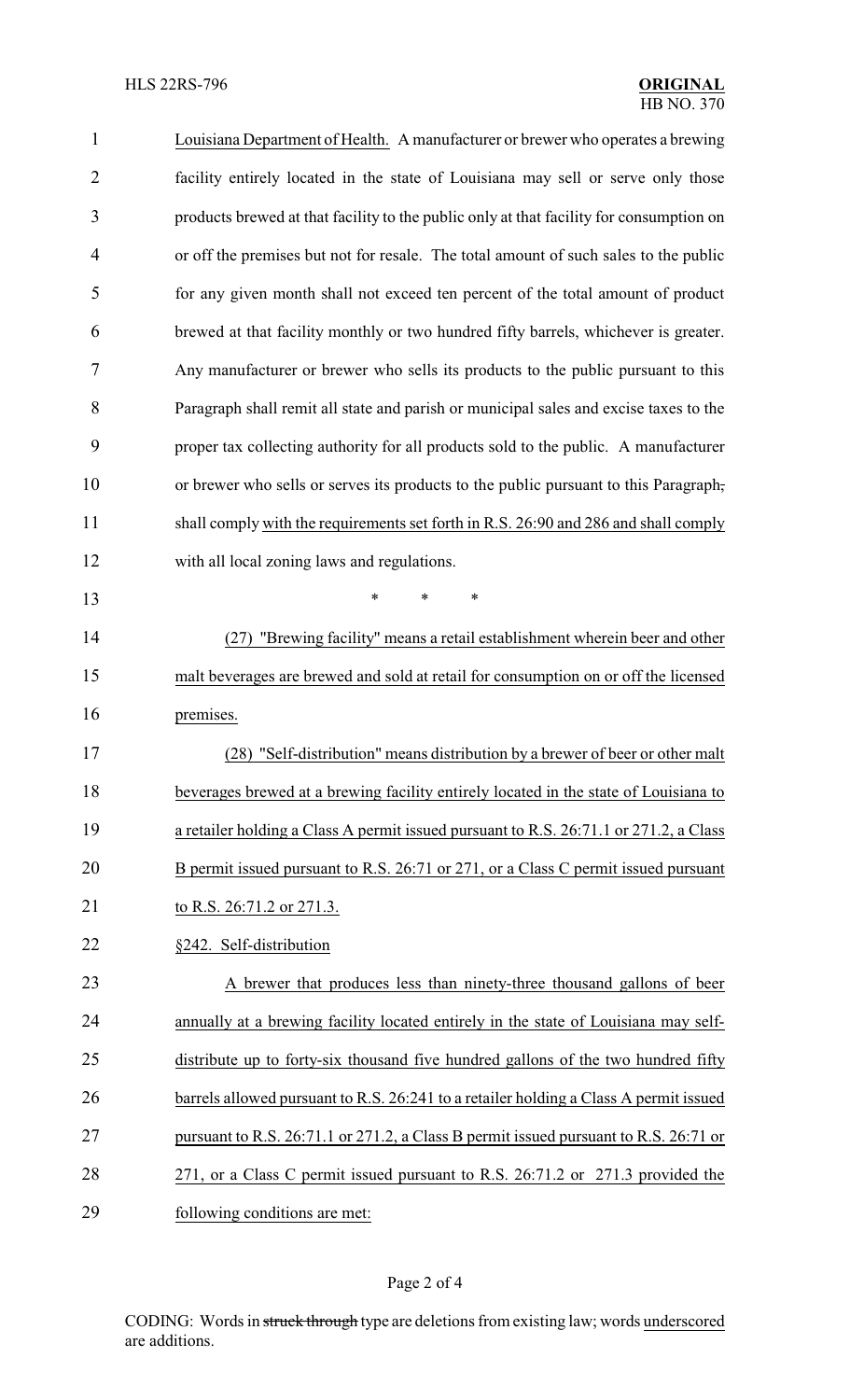| $\mathbf{1}$   | (1) The brewer obtains a permit to self-distribute only those products brewed           |
|----------------|-----------------------------------------------------------------------------------------|
| $\overline{2}$ | on site from the commissioner according to established rules and regulations.           |
| 3              | The brewer does not have an existing distribution agreement with a<br>(2)               |
| 4              | permitted wholesale dealer.                                                             |
| 5              | (3) The brewer owns or leases warehouse space that shall be maintained                  |
| 6              | separate from the brewing facility.                                                     |
| 7              | (4) The brewer owns or leases delivery equipment dedicated for the primary              |
| 8              | use of distribution and delivery of only those products brewed at the brewing facility. |
| 9              | The brewer shall self-distribute products at a standard price to all<br>(5)             |
| 10             | retailers.                                                                              |
| 11             | (6) The brewer shall provide a monthly report of all sales from the brewing             |
| 12             | facility and all sales from self-distribution to the office of alcohol and tobacco      |
| 13             | The office of alcohol and tobacco control shall publish these monthly<br>control.       |
| 14             | reports on its website to ensure collection of parish and municipal taxes.              |
| 15             | (7) Any brewer that engages in self-distribution shall be subject to the rules          |
| 16             | and regulations contained in LAC Title 55, Part VII.                                    |
| 17             | §271. Permits required; fees                                                            |
| 18             | A. Before engaging in the business of dealing in malt beverages or beverages            |
| 19             | of low alcoholic content, all manufacturers, wholesale and retail dealers, and          |
| 20             | microbrewers shall obtain from the commissioner, according to established rules and     |
| 21             | regulations, a permit to conduct each separate manufacturing, wholesale, retail, or     |
| 22             | microbrewery business and shall pay for each permit a fee not to exceed the amounts     |
| 23             | provided for in the following schedule and in accordance with regulations               |
| 24             | promulgated pursuant to the provisions of the Administrative Procedure Act for each     |
| 25             | year the permit is valid:                                                               |
| 26             | ∗<br>∗<br>∗                                                                             |
| 27             | Brewers engaged in self-distribution- one thousand dollars.                             |
| 28             | ∗<br>∗<br>∗                                                                             |

# Page 3 of 4